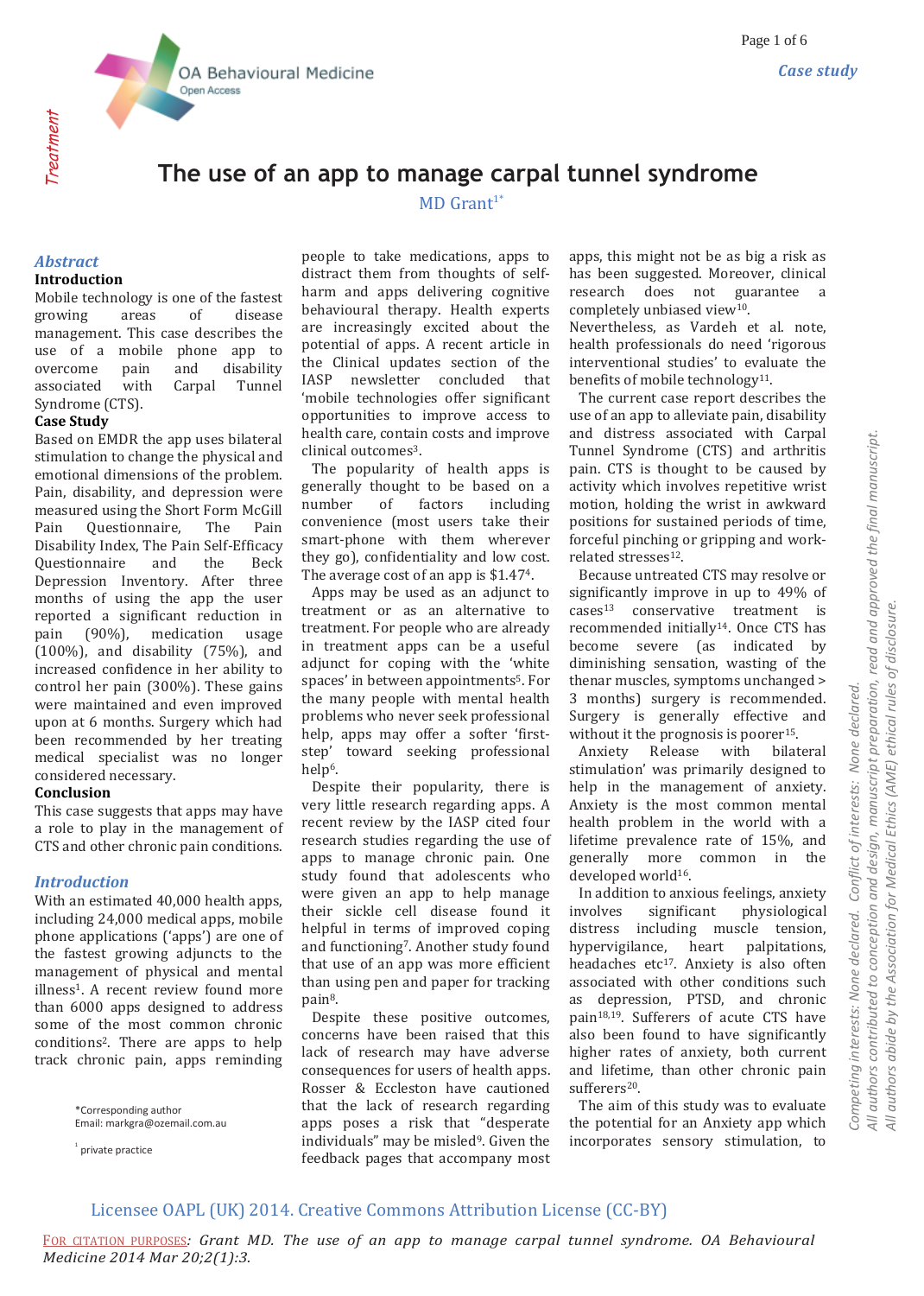*Case study*



alleviate physical and emotional distress association with chronic pain.

#### *Case Study*

Most apps are based on existing treatments such as Cognitive Behavioural Therapy (CBT), Acceptance and Commitment Therapy (ACT), mindfulness meditation etc. 'Anxiety Release' is based on Eye Movement Desensitization and Reprocessing therapy (EMDR), an 8 stage trauma therapy centred around a focused attention/exposure bilateral stimulation process<sup>21</sup>.

 Bilateral stimulation can consist of left-right alternating visual, auditory or tactile stimuli. In therapy, bilateral stimulation involves instructing clients to focus on a distressing memory, including associated negative sensations, feelings and thoughts, followed by the bilateral stimulation and then an instruction to, "let whatever happens happen." This procedure is preceded by specified therapeutic assessment and preparation to protect clients who may be vulnerable to abreaction or other untoward reactions (eg; sufferers of complex PTSD, epilepsy etc). In the treatment of PTSD, and a growing number of other disorders, this process has been found to result in a lessening of distress and reintegration of traumatic material<sup>22,23</sup>.

 EMDR is thought to work by stimulating changes in the way negative memories are stored, as described in the Accelerated Information Processing Model24.

EMDR defies understanding in terms of traditional models of psychotherapeutic processes. This has led to an emphasis on incorporating brain processes associated with sensory processing, memory and attention in the explanatory model<sup>25</sup>.

 For example, the dual task of remembering and focusing on the bls is thought to tax working memory in a way that weakens the painful memory<sup>26</sup>. Bls also triggers physiological effects (eg; decreased physiological arousal, decreased heart rate) which are thought to be responsible for the alterations in traumatic memories<sup>27</sup> and pain<sup>28,29</sup>.

 Although initial questions were raised regarding the contribution of bilateral stimulation<sup>30</sup> a recent metaanalysis found that bilateral stimulation does contribute significantly to the efficacy of EMDR<sup>31</sup>. Based on its ability to reduce physiological distress associated with PTSD and pain, and research demonstrating its efficacy in managing pain32, it was felt that bilateral stimulation could be incorporated into mobile technology to help sufferers of anxiety and other forms of pain. Unlike most chronic pain apps which focus on education, coping and tracking the pain, Anxiety Release was primarily designed to alleviate the sensory-emotional aspects of the problem.

 'Anxiety Release' consists of five sessions, incorporating education, sensory alteration and emotional containment (totalling 60 minutes of audio time). The first ('brain training') session provides some brief information about the role of the brain in anxiety, particularly focused attention vs open attention. Focused attention is thought to be a primary aspect of how EMDR therapy works<sup>33</sup> and it is increasingly viewed as an important element of treatment in the management of emotional distress<sup>34</sup>.

 The next two sessions of the app invite the user to focus on a selected anxious feeling or situation, followed by attending to visual and auditory bilateral stimulation in the form of coordinated lights and clicks and then to just 'let whatever happens happen.' A majority of emotionally distressed people find that this combination of stimuli leads to an attentional shift away from the negative feelings followed by a relaxation response<sup>35</sup>. It was hoped that the app would generate decreased sensoryemotional distress similar to that reported following EMDR although without the resolution and integration afforded by the full treatment approach.

 The fourth session consists of 16 minutes of unguided visual and auditory bilateral stimulation. This session was designed to be used for undirected self-soothing and tends to be popular with users once they have become familiar with the process.

 The fifth session consists of a guided 'safe-place' exercise designed as an emotional 'container' for users who feel overwhelmed by their anxiety or pain Lack of safety, whether from uncontrollable anxiety or other external threats, is recognized a core treatment need in PTSD, anxiety and pain36,37,38.

 Anecdotal evidence suggests that sufferers of complex trauma or Dissociative Identity Disorder can experience a worsening in their anxiety if exposed to bls without the help of a therapist trained in the use of specialized EMDR protocols<sup>39</sup>.

 Consideration was given to the potential for adverse reactions following use of this app. It has to be noted that abreactions in therapy are usually triggered by focused exploration of sensitive issues, which the app does not attempt to do. Even if traumatic material was triggered through use of the app, the use has the option of switching it off. It also remains to be established, in terms of research, just how impactful isolated elements of a therapy can be when delivered separately, whether EMDR, CBT ACT, graduated exposure or some other approach.

 However, to be prudent, the app includes a warning that persons with multiple trauma or unresolved easily triggered trauma should not use it without first consulting with their therapist.

#### **Case history**

Julie had suffered from pain at various sites in her body including her chest, her back, her shoulders arms and fingers for three months due to postural problems at work. Julie was diagnosed as suffering from severe CTS and Arthritis. Julie's doctor had told her that some of her pain was referred pain. Julie described her pain levels as "extremely high" and although she normally disliked taking medication, she had been visiting the pharmacist "daily" in order to obtain medication that could alleviate the pain. She had been prescribed Panedine Forte

## Licensee OAPL (UK) 2014. Creative Commons Attribution License (CC-BY)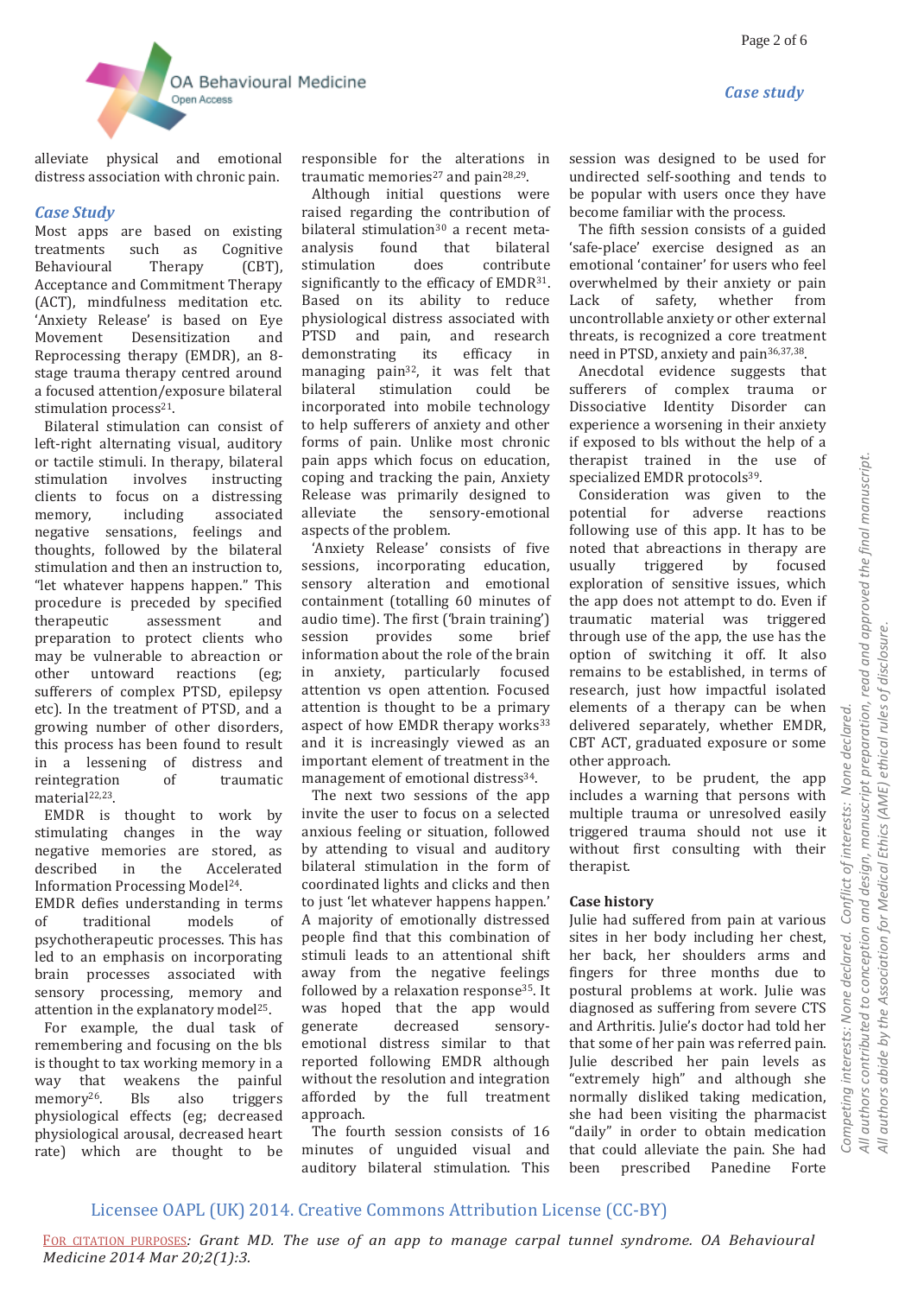



(Paracetamol and codeine phosphate), but she found that the effects of this only lasted 2-3 hours and the side effects (eg; concentration problems, drowsiness), outweighed the benefits. Having to rely on medication so much made her feel weak and out of control.

 Julie was also having difficulty breathing because of the muscular pain in her back and chest. Julie had lost a lung five years ago in the course of a battle with cancer. Surgery had been recommended for both hands, but Julie was afraid of surgery and preferred to take a more conservative approach to treatment. This would normally involve modification of the workplace environment and workrelated duties involving the affected limbs. Unfortunately Julie's ability to modify her work duties was limited by the amount of data entry that her job involved and her commitment to fulfil her role as an executive. Physical therapy had only aggravated the problem. Despite her ever-present pain and limited treatment options, Julie been able to continue working, but she was worried about how much longer she could continue.

#### **Assessment**

Julie worked in a demanding occupation as a mid-level executive in property management. Julie was the eldest of three children. She was raised in a loving environment although tragedy struck when her father died of a heart attack when she was 16. As the eldest girl she assumed a responsible role in the family and a developed a self-reliant orientation that would characterize her personality into adulthood. At the time of her injury Julie was happily married with two grown-up children. Other than the stress associated with her cancer diagnosis and surgery, she had never suffered from anxiety or depression.

 Julie was recruited for this study as a result of a chance encounter in the corridor of the medical suites where the author leases his consulting rooms, and the observation that she had a splint on her right wrist. After obtaining the above history, including Julie's aversion to surgery and

medication, it was suggested that the app might be helpful. Julie indicated that she was sceptical but also that she willing to try anything. After a brief (< 10 minutes) demonstration of the app, Julie noticed some improvement and readily agreed to try it out for three months. Julie was given no other instruction than to use the app whenever she experienced pain or distress that she wanted relief from. There was no contact between Julie and the author during this time.

#### **Outcome Measures**

Julie was given a range of self-report tests designed to evaluate her pain levels, disability, perceived ability control her pain and depression, prior to commencing use of the app and three months later.

 The Short Form McGill Pain Questionnaire (SF-MPQ). The main component of the SF-MPQ consists of 15 descriptors (11 sensory; 4 affective) which are rated on an intensity scale as  $0 =$  none,  $1 =$  mild, 2 = moderate or 3 = severe. Three pain scores are derived from the sum of the intensity rank values of the words chosen for sensory, affective and total descriptors. The SF-MPQ also includes the Present Pain Intensity (PPI) index of the standard MPQ and a visual analogue scale (VAS). The SF-MPQ has been shown to be a reliable pain measure<sup>40</sup> and sufficiently sensitive to demonstrate differences due to treatment at statistical levels comparable to those obtained with the standard form of this questionnaire<sup>41</sup>.

 The Pain Disability Index (PDI). The PDI measures the impact of pain on one's ability to participate in essential life activities.

 The areas measured include family and home responsibilities, recreation, social activity, occupation, sexual behaviour, self-care, and life-support activity (e.g., eating, sleeping, breathing, etc.). The higher the index, (0-70) the greater the pain-related disability will be<sup>42</sup>.

 The Pain Self-efficacy questionnaire (PSEQ). The PSEQ is a 10-item selfreport inventory that assesses the strength and generality of a patient's self-efficacy beliefs and his or her confidence to accomplish a range of activities despite chronic pain. Each item is scored on a 7-point Likert scale (ranging from  $0 =$  "not at all confident" to  $6 =$  "completely confident"), with a higher total score indicating stronger self-efficacy beliefs. The maximum possible score is 6043.

 The Beck Depression Inventory, 2 (BDI-II). The BDI-II assesses the intensity of depressive symptoms, responses are summed to give a score range between 0 and 63. The cut-off score for depression is 20 (Borderline clinical depression). A score of 21-30 indicates Moderate depression. A score above 31 indicates severe depression<sup>44</sup>. The BDI-II is an update of the original BDI, which was altered to correspond to criteria from the Diagnostic & Statistical Manual of Mental Disorders IV. The BDI-2 is a validated, reliable test for depression<sup>45</sup>.

 Prior to commencing use of the app Julie's pain score on the SFMPQ was 33. Her score on the pain disability index was 50. Her score on the pain selfefficacy questionnaire was 14. Her score on the Beck Depression Inventory was 15.

#### *Results*

After three months of using the app, and no additional medical or psychological interventions, Julie indicated she was experiencing significantly less pain and disability, significantly increased ability to control her pain and no symptoms of depression. As shown in figure 1, Julie's scores on the SFMPQ had decreased by 90% (from 33 to 3), pain disability by 75% (from 50 to 15) and depression by 100% (from 15 to 0). Her scores on the pain self-efficacy questionnaire had increased by 300% (from 14 to 55).

 Julie added that she had only used medication twice since she started using the app and not at all in the last six weeks (compared with daily prior to the app). She also reported that the quality of her pain had changed, from a painful throbbing to a dull ache, and that she was more able to engage in physical pursuits such as gardening since using the app. Julie added that she was sleeping better and that she felt

## Licensee OAPL (UK) 2014. Creative Commons Attribution License (CC-BY)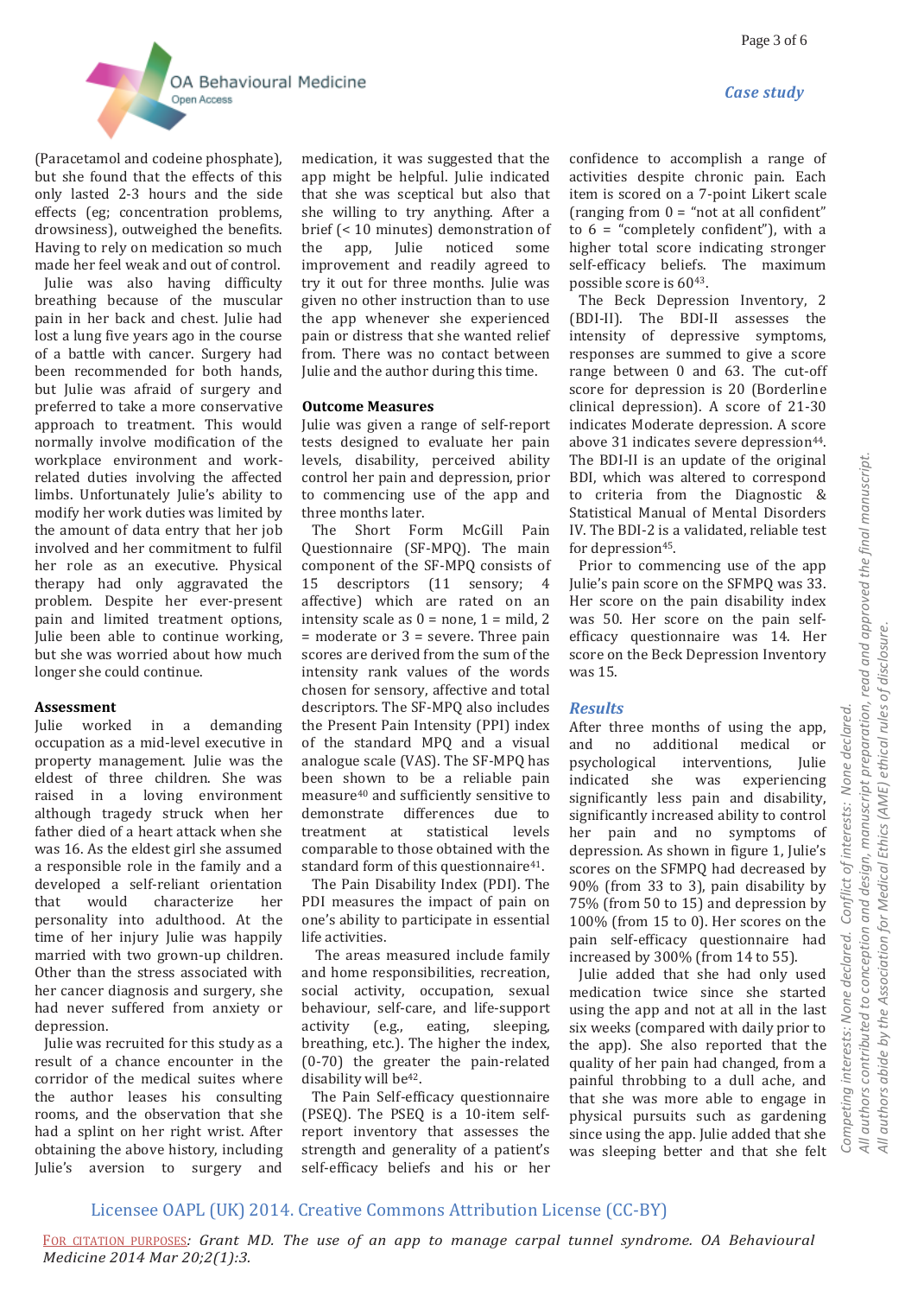



more relaxed in general. Julie stated that she mainly used the app when she felt pain (eg; after typing or gardening) rather than at a particular time. Julie estimated that length of time she listened to the app on individual occasions varied from two to ten minutes. Julie also reported that she found the bilateral stimulation particularly helpful, "it seems to clear my mind of anxious thoughts and makes me feel calm," she said. Julie also indicated that her need for surgery had been postponed, and that it was possible that she would no longer need it.

 A 3-month follow-up indicated that the gains Julie had made had been maintained and even improved upon in terms of decreased pain, distress and disability. Julie reported that she had ceased all medication and surgery was no longer considered necessary. She had not used the app at all in the preceding months because she had not felt the need to. Julie admitted she had been prescribed Prednisone in the follow-up period (for an episode of pneumonia) and she felt this had helped eliminate the residual pain she had reported at her initial review.

 The magnitude of the change for pain, disability, efficacy and depression was significant as measured by Jacobsons' Reliability Change Index (RCI), ie: pain; 11.31, disability; 14.76, efficacy; 16.85 and depression; 5.37. The RCI calculates the standard error of change in a single subject using the reliability coefficient and the standard deviation to produce a value regarding the likelihood that pre and post-test change is due to statistical error or treatment46,47. Any change greater than the RCI can be regarded as reliable.

 Julie attributed her recovery to a combination of factors including the app, learning to pace herself better, the prednisone medication and generally managing her health better. In terms of her experience with the app Julie indicated that she liked its convenience, ("I am so time-poor") effectiveness, ("it works, it really works"), and the alternative to medication and surgery it



**Figure 1:** Changes in pain and disability following use of anxiety release app.

represented. She also liked the fact that it gave her control over her condition.

#### *Discussion*

This case demonstrates that an app can be a helpful adjunct to traditional treatments for CTS. In this case the app appears to have facilitated a significant reduction in the patient's levels of pain, disability, reliance on medication and need for surgery. While correlation is not causality, the almost immediate onset of these changes, following commencement of use of the app, at a time when the condition was well-established and not responding to treatment, coupled with the results of the RCI, strongly suggests they stem from Julie's use of the app. The nature and duration of the changes (eg; reduction of medication usage from daily to nil in the 6 weeks prior to initial review, and maintained at three months followup) suggests that these benefits are stable.

 A notable aspect of this case is that the app which Julie found so helpful was designed for anxiety rather than pain. There are two possible explanations. One is that CTS is often associated with anxiety and the app may have indirectly influenced Julie's pain by reducing her emotional distress. Another is that the bls

stimulated a direct reduction in the sensory dimension of Julie's pain. The latter would be consistent with the effects attributed to bls by other researchers and also matches with Julie's experience of the app. This would appear to be the first documented case of an app facilitating pain relief, an outcome which has been elusive for more comprehensive treatment programs.

 Limitations in generalizing from this case include the fact that it is only one example and as such subject to the unique diagnostic and personality characteristics of the individual user. Apart from the trauma of her fathers premature death and her battle with cancer, Julie was free of the usual 'red flags" associated with chronic pain (eg; early developmental trauma, PTSD, depression, secondary gain factors, low socio-economic status etc). Julie was a highly motivated, emotionally stable, goal-oriented woman who achieved the changes documented here without any psychological input, other than a brief demonstration of the app. The duration of her pain (<12 months) was also at the lower end of the spectrum compared with many chronic pain sufferers.

#### *Conclusion*

This case report suggests that apps may offer a new and potent adjunct to other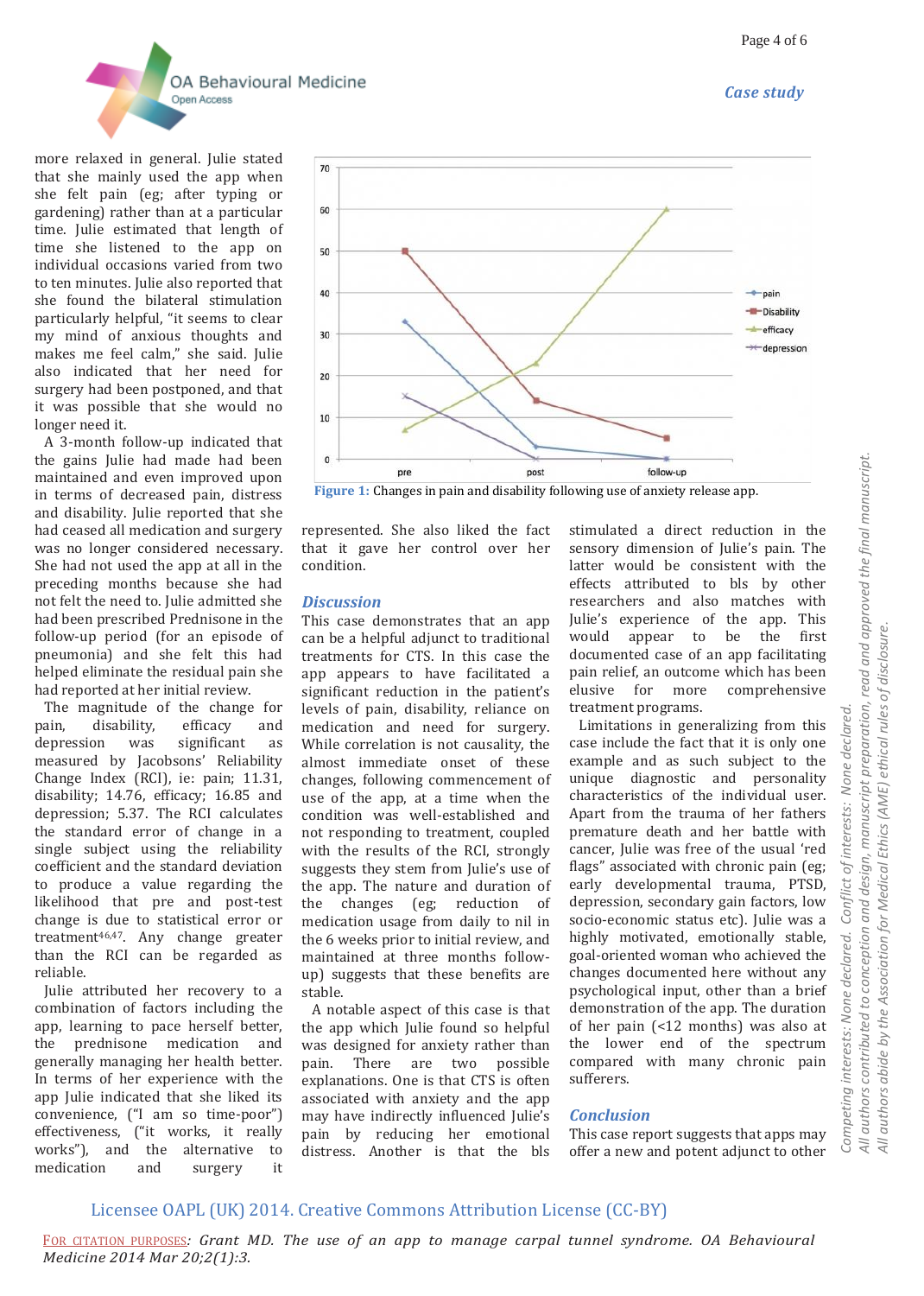



forms of pain management. The growth of mobile technologies seems likely to reinvigorate efforts to find alternative solutions to this challenging problem.

 More research is certainly warranted. Two immediate areas for future research would be exploration of what kinds of interventions can most effectively be incorporated into apps and the suitability of different apps for different pain populations.

#### *Consent*

Written informed consent was obtained from the patient for publication of this case study and accompanying images. A copy of the written consent is available for review by the Editor-in-Chief of this journal.

## *References*

1. Chesarow N & Fogg BJ. Can health apps help patients change their behavior? Medscape News. 2013. Retrieved 29 September, 2013 from; http:www.medscape.com/viewarticle /806734.

2. Martinez-Perez B, de la Torre-Diez I, Lopez-Coronado M. Mobile applications for the most prevalent conditions in the World health Organization: review and analysis. Journal of Med Internet Research. 2013; 15(6):e20.

3. Vardeh D, Edwards R, Jamison RN & Eccleston C. There's an App for that: mobile technology is a new advantage in managing chronic pain. Pain: Clinical Updates. 2013, Dec. p1-7. Downloaded on 9th January 2013 from: www.iasppain.org/AM/AMTemplate.cfm?Sectio n=Pain\_Clinical\_Updates1&Template= /CM/ContentDisplay.cfm&ContentFile ID=3498.

4. 148 Apps. App store metrics. 2012. Retrieved 29 September 2013 from; http:148apps.biz/app-store-metrics/ 5. Pomerance R. Have anxiety? Theres an app for that. US News Health and Wellness. 2012, Retrieved on 29 Sept. 2013 from; http:health.usnews.com/ healthnews/healthwellness/articles/ 2013/05/02/have-anxiety-theres-anapp-for-that

6. Australian Bureau of Statistics. Mental Health. In; Australian Social Trends. 2009, (ABS catalogue number 4102.0), 13-18.

7. McClellan CB, Schatz JC, Puffer E, Schancez, CE, Stancil MT, Roberts CW. Use of handheld wireless technology for a home-based sickle cell pain management protocol. Journal of Pediatric Psychology. 2009, 34: 564- 73.

8. Stinson JN, Jibb LA, Nguyen PC, Nathan PC, Maaloney AM, Dupuis LL, Gerstle JT, Alman B, Hopyan S, Strahlendorl C, Portwine C, Johnston DL, Orr M. Development and testing of a multi-dimensional iPhone pain assessment application for adolescents with cancer. Journal of Medical and Internet Research. 2013, 15:e51.

9. Rosser BA, Eccleston C. Smartphone applications for pain management. Journal of Telemedicine and Telecare. 2011, 17(6), 308-312.

10. Holmes J. All you need is cognitive behavior therapy? British Medical Journal. 2002, Vol. 324, 288-294.

11. Vardeh D, Edwards R, Jamison RN & Eccleston C. There's an App for that: mobile technology is a new advantage in managing chronic pain. Pain: Clinical Updates. 2013, Dec. p1-7. Downloaded on 9th January 2013 from: www.iasp-pain.org/AM/AMT emplate.cfm?Section=Pain\_Clinical\_Up dates1&Template=/CM/ContentDispl ay.cfm&ContentFileID=3498.

12. Reed P. Carpal Tunnel Syndrome. The Medical Disability Advisor, 5th Edition. The Reed Group. 2005, Downloaded on 9th January 2013 from;http:www.dlt.ri.gov/tdi/pdf/Car palTunnel.pdf

13. Padua L, Padua R, Aprile I, Pasqualetti P, Tonali P. Italian CTS study group. Carpal tunnel syndrome. Multiperspective follow-up of untreated carpal tunnel syndrome: a multicenter study. Neurology. 2001, 56(11), 1459-1466.

14. British Society for Surgery of the Hand. Evidence for surgical treatment, Carpal Tunnel Syndrome (CTS). 2013, Retrieved 4 October, 2013 from; http:www.bssh.ac.uk/education/guid elines/carpal\_tunnel\_syndrome.pdf

15. Kitsis CK, Savvidou O, Alam A, Cherry RJ. Carpal Tunnel Syndrome despite negative neurophysiological studies. Acta Orthopaedica Belgica. 2002, 68 (2), 135-140.

16. World Health Organization. The Global Burden of Disease: 2004 Update. Geneva, Switzerland: WHO Press, 2008. 17. Henningsen P, Zimmerman T, Sattel H. Medically unexplained physical symptoms, anxiety and depression: A meta-analytic review. Psychosomatic Medicine. 2003, 65(4), 528-533.

18. Asmundsen GJ & Katz J. Understanding the co-occurrence of anxiety disorders and chronic pain: state of the art. Depression and Anxiety. 2009, 26(10), 888-901.

19. Blair MJ, Robinson RL, Katon W, Kroenke K. Depression and pain comorbidity: a literature review. Archives of Internal Medicine. 2003, 163(20), 2433-2445.

20. Mathis LB, Gatchel RJ, Polatin PB, Boulas JJ, Kinney RK. Prevalence of psychopathology in carpal tunnel syndrome patients. Journal of Occupational Rehabilitation. 1994, 4(4), 199-210.

21. Shapiro F. Eye movement desensitization and reprocessing: Basic principles, protocols and procedures. The Guilford Press. 1995.

22. Söndergaard HP & Elofsson U. Psychophysiological studies of eye movement desensitization and reprocessing, Journal of EMDR Practice and Research. 2008, 2, 282-288.

23. Maxfield L, Melnyk WT & Hayman GCA. A working memory explanation for the effects of eye movements in EMDR. Journal of EMDR Practice and Research. 2008, 2, 247-261.

24. Shapiro F. Eye movement desensitization and reprocessing: Basic principles, protocols and procedures. P28-54. The Guilford Press. 1995.

25. Jefferies F & Davis P. What is the role of eye movement in Eye Movement Desensitization and Reprocessing (EMDR) of posttraumatic stress disorder (PTSD)? A review. Behavioural and Cognitive Psychotherapy. 2012, Available on CJO.

26. van den Hout MA, Englehard IM. How does EMDR work? Journal of Experimental Psychopathology. 2012, 3(5):724-738.

## Licensee OAPL (UK) 2014. Creative Commons Attribution License (CC-BY)